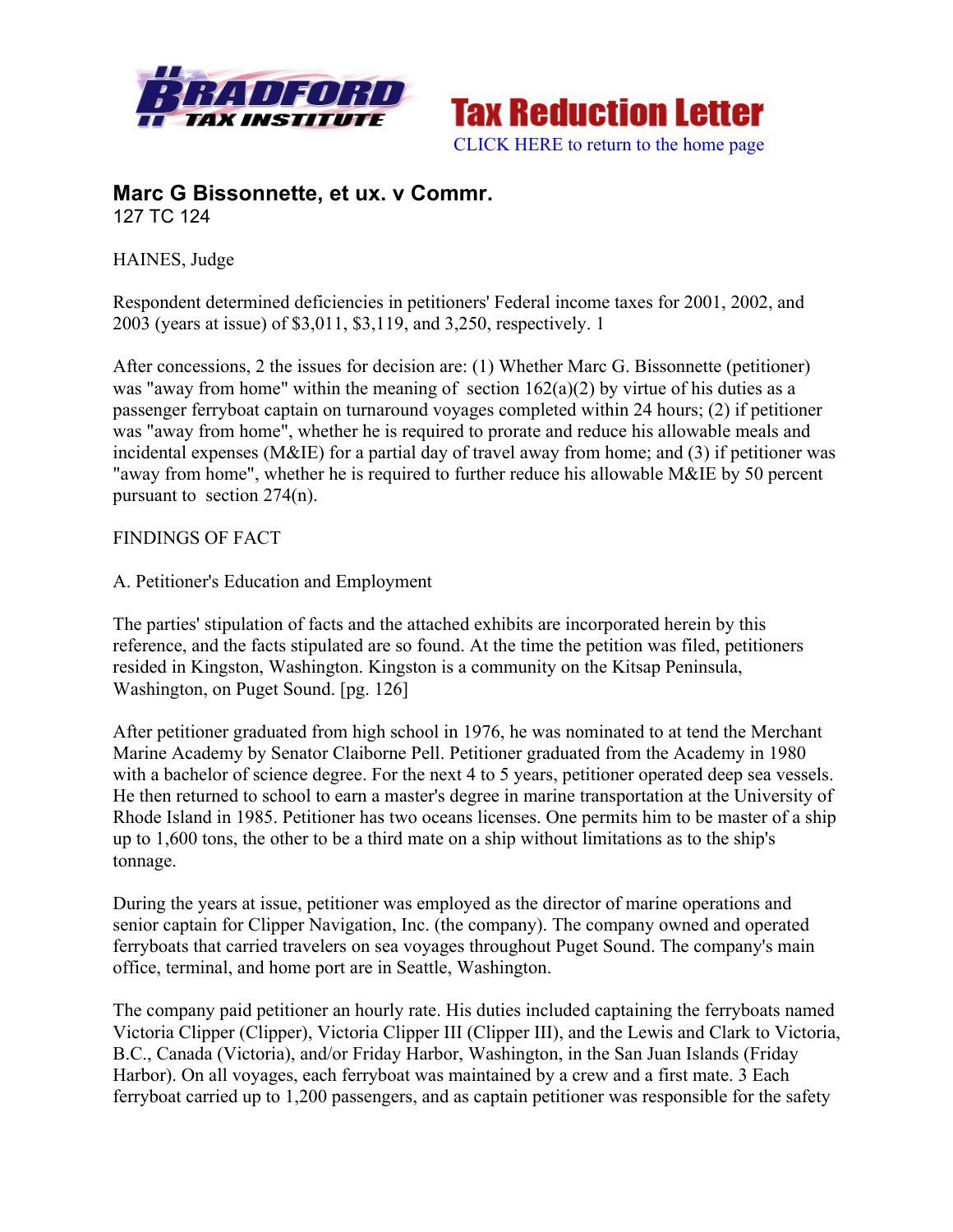of all passengers. This responsibility required his full attention at all times. Any trouble or incident on the ferryboat during a voyage was his responsibility.

The voyages petitioner captained began and ended within the same 24-hour period at the company's home port in Seattle, Washington. He generally worked 15 to 17 hours a day for 7 consecutive days with the following 7 consecutive days off. He typically began work as early as 5 a.m. to 6 a.m. to prepare the ferryboat and was released from duty between 8 p.m. to 10 p.m. and occasionally as late as midnight.

The time fluctuations were a result of changes in the company's schedule and a variety of other unpredictable factors, including U.S. Customs and Border Protection security checks, high sea levels, poor weather, maintenance problems, log tows, fueling, interference by recreational boats, minimum wake requests, and assisting with rescues or medical [pg. 127] emergencies. For example, if weather conditions were severe, petitioner would need to take an alternative route which could extend travel time by approximately 21/2 hours.

At the end of a workday, petitioner usually did not have time to return to his personal residence for dinner. On account of his early starting time and long commute to and from his residence, he remained in Seattle and slept on a cot stored aboard one of the company's vessels. The company did not require him to stay overnight, pay him during this time, nor provide him an allowance for meals or incidental expenses. Regardless, during overnight periods he helped out with maintenance problems and kept watch for bad weather. On one occasion, severe weather forced petitioner to move a ferryboat in the middle of the night. Usually half of the captains employed by the company stay overnight on the ferryboats. 4

The company's voyages during the year are classified as occurring during either peak travel season or off-peak travel season.

### B. Peak Travel Season

In the years at issue, the peak travel seasons began May 19, 2001, June 8, 2002, and June 7, 2003, and each generally lasted though September 9 of the year in which it began. Petitioner ordinarily captained the Clipper III in 2001 and 2002 on a schedule servicing both Friday Harbor and Victoria on the same day. Because the company leased the Clipper III to the United States Navy in 2003, petitioner captained its replacement, the Lewis and Clark. The Lewis and Clark was smaller and slower than the Clipper III. As a result, the company altered the peak-season schedule to limit the voyages to Friday Harbor and discontinued the Friday Harbor to Victoria leg of the voyage for the entire season. Occasionally, petitioner captained another ferryboat because of a shift trade with another captain or to cover for an ill captain. 5

The ferryboats petitioner captained during the peak-seasons for the years at issue generally followed the schedules below: [pg. 128]

 Departure/arrival 2001 2002 2003 ----------------- ---- ---- ---- Depart Seattle /1/ 7:30 a.m. 7:45 a.m. 7:45 a.m. Arrive Friday Harbor 10:30 a.m. 11:15 a.m. 11:15 a.m. Depart Friday Harbor 11:00 a.m. 11:45 a.m. -- Arrive Victoria 12:45 p.m. 1:30 p.m. --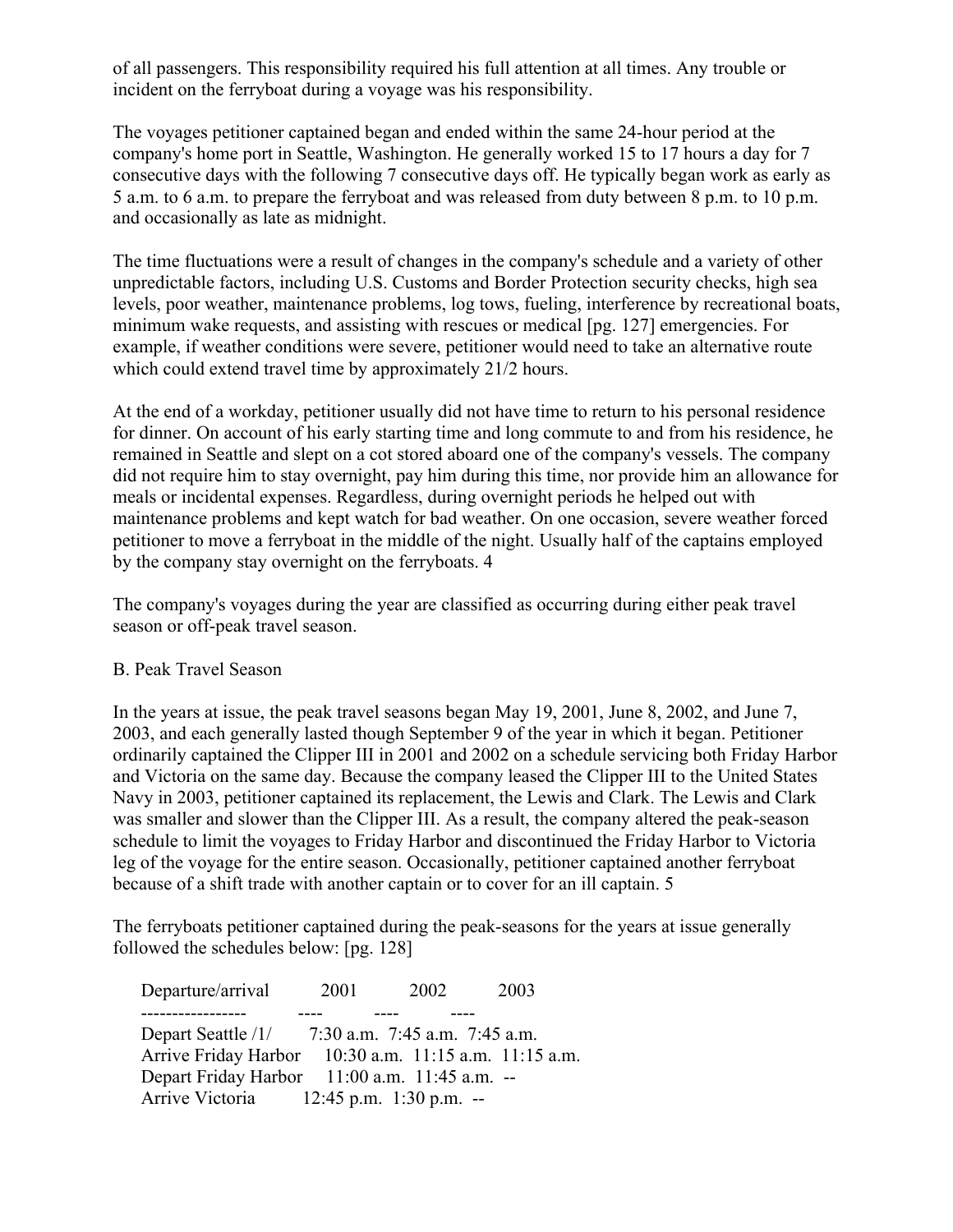Depart Victoria 1:45 p.m. 2:00 p.m. -- Arrive Friday Harbor 3:30 p.m. 3:45 p.m. -- Depart Friday Harbor 4:00 p.m. 4:15 p.m. 4:30 p.m. Arrive Seattle /2/ 7:00 p.m. 7:15 p.m. 7:15 p.m.

- /1/ Passengers generally start boarding 45 minutes to an hour before departure.
- /2/ As stated above, the Seattle arrival time could be later because of unpredictable circumstances.

In 2001 and 2002, the Clipper III had a 30-minute-to-1-hour layover in Victoria and Friday Harbor. In 2003, the Lewis and Clark voyages had a layover in Friday Harbor that lasted over 5 hours. During all layovers neither petitioner nor the crew were off duty, and during the 5-hour layover petitioner usually fueled the ferryboat and continually moved it to different locations because of harbor congestion. Because petitioner did not go off duty during these voyages, the company provided a second captain capable of maintaining the ferryboat to allow petitioner time to rest.

Petitioner did not provide receipts to substantiate his M&IE incurred during peak-season layovers or during on-board rest breaks. Instead, he used the allowable Federal M&IE rate for the locality of travel. 6

### C. Off-Peak Travel Season

In the years at issue, each off-peak travel season ran from September 9 until the next year's peakseason began. During each off-peak season petitioner typically captained the Clipper from Seattle to Victoria and back. The Clipper generally departed Seattle between 7:30 and 8:30 a.m., arrived in Victoria between 10:30 and 11 a.m., departed Victoria between 5 and 6:30 p.m., and arrived back in Seattle between 8:30 [pg. 129] p.m. and 9:30 p.m. During the 6- to 7-hour layover the passengers would explore the city of Victoria.

The company provided a four-bedroom condominium in Victoria where the Clipper's crew rested during the layover. Because most of the crew were young and noisy, petitioner did not go to the condominium. Instead, he had lunch, swam for 30 minutes, and returned to the Clipper to sleep or rest for approximately 4 hours on a cot he stored on board. If the sleeping accommodations on the ferryboat had not been available, petitioner would have rented a room at a hotel.

Petitioner was neither paid an hourly wage for the layover period in Victoria nor reimbursed for M&IE he incurred during these layovers. Petitioner did not provide receipts to substantiate his M&IE. Instead, he used the allowable Federal M&IE rate for the locality of travel.

### D. Procedural Background

Petitioners timely filed their Federal income tax returns for the years at issue. Respondent issued the notice of deficiency in dispute on January 20, 2005. Petitioners timely filed their petition on March 29, 2005.

Petitioners' gross income for the years at issue is not in dispute. The parties dispute whether petitioners may deduct under section 162(a)(2) traveling expenses listed on their Schedules A,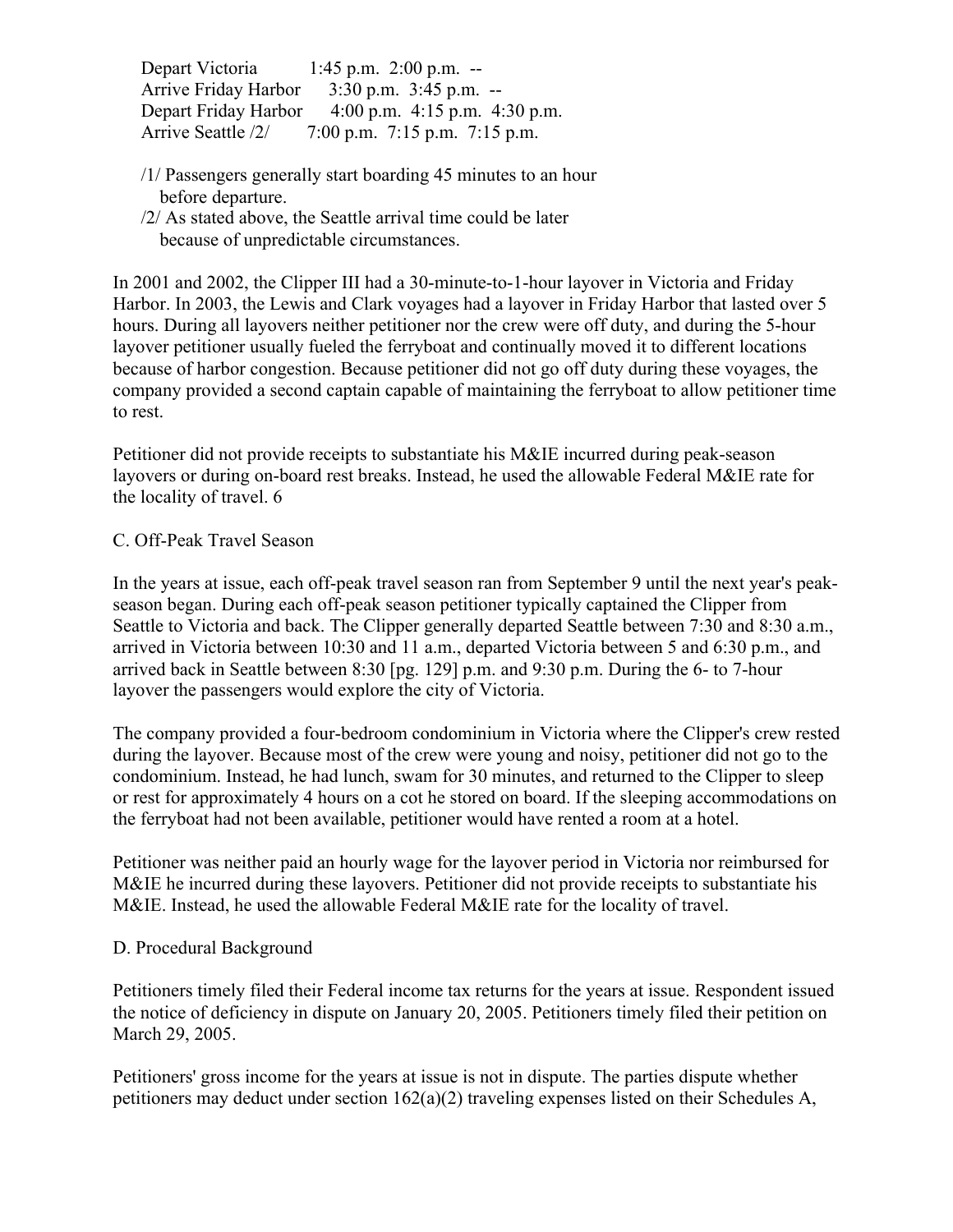Itemized Deductions, for the years at issue and, if any of the expenses are deductible, whether petitioners must reduce the deductible amounts pursuant to the "partial day" rule and section  $274(n)$ .

### OPINION

Petitioner argues his M&IE are deductible because they were incurred while he was traveling away from home on business trips requiring sleep or rest. 7

Section 262 provides that a taxpayer generally cannot deduct personal, living, or family expenses. However, section 162(a)(2) allows taxpayers to deduct traveling expenses paid or incurred while away from home in the pursuit of a trade or business. Traveling expenses include travel fares, meals, [pg. 130] lodging, and other expenses incident to travel. Sec. 1.162-2, Income Tax Regs. For purposes of section 162, the term "home" generally means the taxpayer's principal place of employment and not where his or her personal residence is located. Mitchell v. Commissioner, 74 T.C. 578, 581 (1980).

A. Section 162(a)(2) Sleep or Rest Rule

The standard used to determine whether a taxpayer is "away from home" was developed through a series of cases including Williams v. Patterson, 286 F.2d 333, 340 [7 AFTR 2d 462] (5th Cir. 1961). As stated in Williams, as applied to a traveler whose work does not require him to be "away from home" overnight, the standard is:

If the nature of the taxpayer's employment is such that when away from home, during released time, it is reasonable for him to need and to obtain sleep or rest in order to meet the exigencies of his employment or the business demands of his employment, his expenditures (including incidental expenses, such as tips) for the purpose of obtaining sleep or rest are deductible traveling expenses under Section  $162(a)(2)$  \*\*\*. [Id.]

This standard is commonly referred to as the "sleep or rest rule".

The facts of Williams assist in understanding the sleep or rest rule articulated above. In Williams, the taxpayer, a railroad engineer, worked a 16-hour day every other day. On a turnaround run between Montgomery, Alabama, his home terminal, and Atlanta, Georgia, he had a 6-hour layover in Atlanta before his return to Montgomery the same day. Although the taxpayer was not required by his employer to do so, during the layover period he felt it was necessary to sleep and rest and rented a hotel room. At the hotel he had lunch and dinner as well as rested and slept before resuming work.

The Court of Appeals for the Fifth Circuit concluded that on account of the length of the taxpayer's workday (16 hours), 8 the duration of his layover (6 hours), and the responsibility of his position, it was necessary for the taxpayer to rest during his layover in order to carry out his assignment, even though no statute, regulation, or railroad rule required [pg. 131] him to sleep or rest before his return trip. Id. at 337, 339. Furthermore, the court reasoned that the phrase "away from home" does not require a person to actually be away overnight. The court held that the costs of meals, lodging, and tips during the 6-hour layover were deductible. Id. at 335, 340. Shortly after Williams was decided, the Commissioner issued Rev. Rul. 61-221, 1961-2 C.B. 34, which announced his concurrence with the sleep or rest rule as interpreted in Williams. 9 The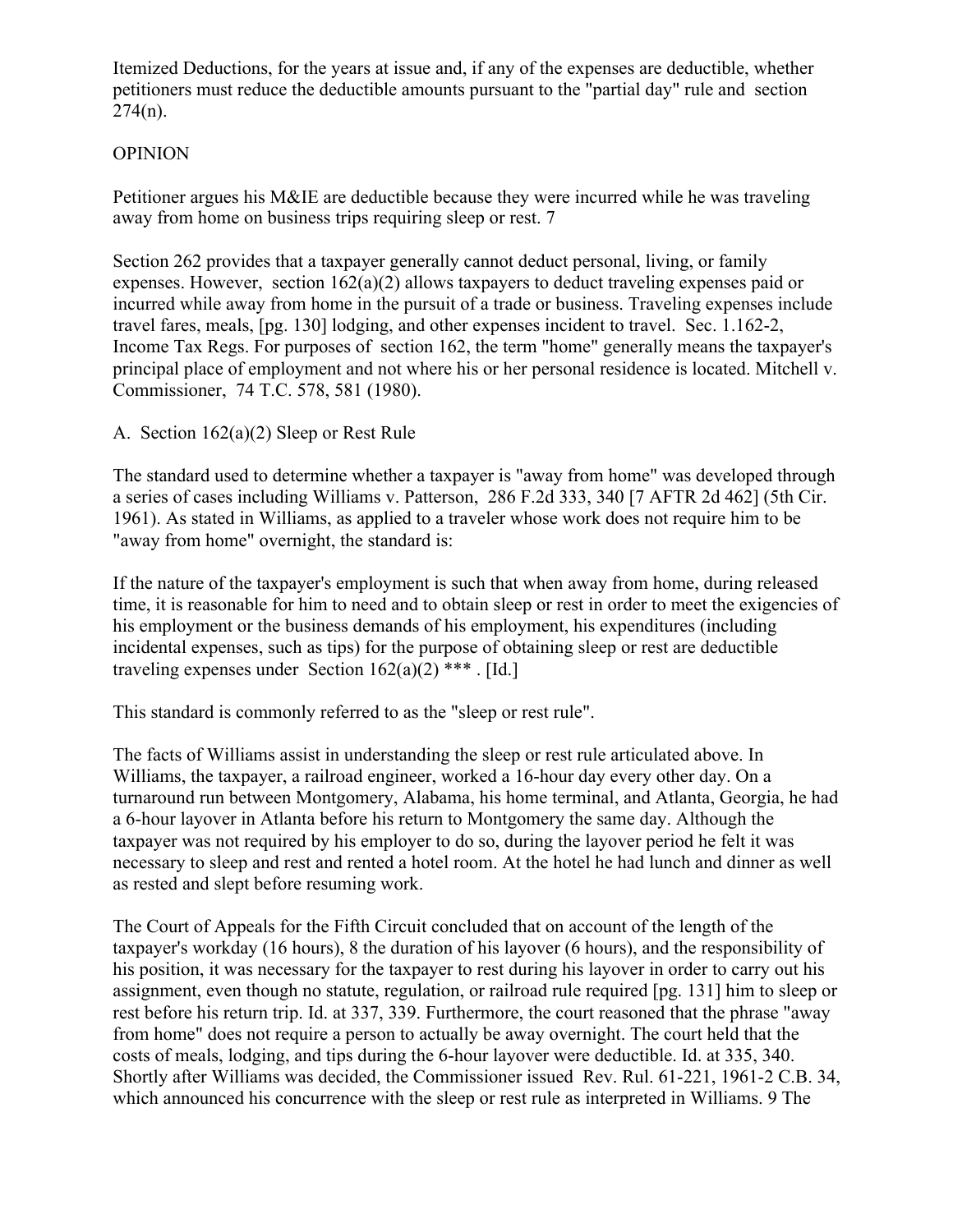Supreme Court in United States v. Correll, 389 U.S. 299 (1967) [20 AFTR 2d 5845], observed that the rule contemplated a sleep or rest period of sufficient duration that would ordinarily be related to a significant increase in expenses. The Supreme Court acknowledged the rule provided a definite, fair, and ascertainable standard. Id. at 302-303.

The Tax Court in Barry v. Commissioner, 54 T.C. 1210 (1970), affd. 435 F.2d 1290 [27 AFTR 2d 71-334] (1st Cir. 1970), indicated that the rest period contemplated by the sleep or rest rule is of the type illustrated by Williams and normally involves a rest of sufficient duration to cause an increase in expenses. A brief rest period which "anyone can, at any time, without special [pg. 132] arrangement and without special expense, take in his own automobile or office" does not qualify. Id. at 1213. The Court in Barry disallowed expenses for meals claimed by a taxpayer on 1-day business trips that lasted between 16 and 19 hours during which the taxpayer rested briefly once or twice in his automobile.

If the nature of petitioner's employment was such that when away from home, during released time, it was reasonable for him to need and to obtain sleep or rest in order to meet the exigencies or business demands of his employment, his expenses for this purpose would be traveling expenses under section 162(a)(2). See Williams v. Patterson, supra at 340; Rev. Rul. 75-170, 1975-1 C.B. 60. However, the released time must be of a sufficient duration that it would ordinarily be related to a significant increase in expenses. See United States v. Correll, supra .

### B. Peak Travel Season

Respondent argues that petitioners are not entitled to a deduction for the expenses incurred in the brief layovers during peak travel season because the layovers were insufficient in duration to require sleep or rest. In 2001 and 2002, during peak-season, petitioner's layovers in Victoria and Friday Harbor never exceeded an hour, and he did not produce evidence showing he rested during that time. Petitioner also did not show he rested during the 5-hour layover in Friday Harbor during peak-season in 2003. Instead, petitioner testified that during this layover he was operating the ferryboat. Even though petitioner testified he did sleep or rest while another captain took command of the ferryboat, he did not produce evidence showing the rest period was part of a layover (released time) or was of sufficient duration that it caused him to incur a significant increase in expenses.

As to the peak-season runs, petitioner's case is indistinguishable from Barry v. Commissioner, supra. Therefore, the Court finds petitioner was not away from home within the meaning of section 162(a)(2) during peak-season Victoria/Friday Harbor runs in 2001 and 2002 and the Friday Harbor runs in 2003. [pg. 133]

### C. Off-Peak Travel Season

Respondent, citing Stevens v. Commissioner, T.C. Memo. 1985-16 [¶85,016 PH Memo TC], argues that petitioner is not entitled to a deduction for the expenses incurred during the off-peakseason 6- to 7- hour layovers in Victoria because the layovers were solely the result of scheduling rather than petitioner's need for sleep or rest.

However, the proper inquiry is into the nature of petitioner's employment and his need for sleep or rest, not whether a layover was the result of scheduling. The factors to consider in determining whether petitioner needed sleep or rest include his age, his physical condition, the length of his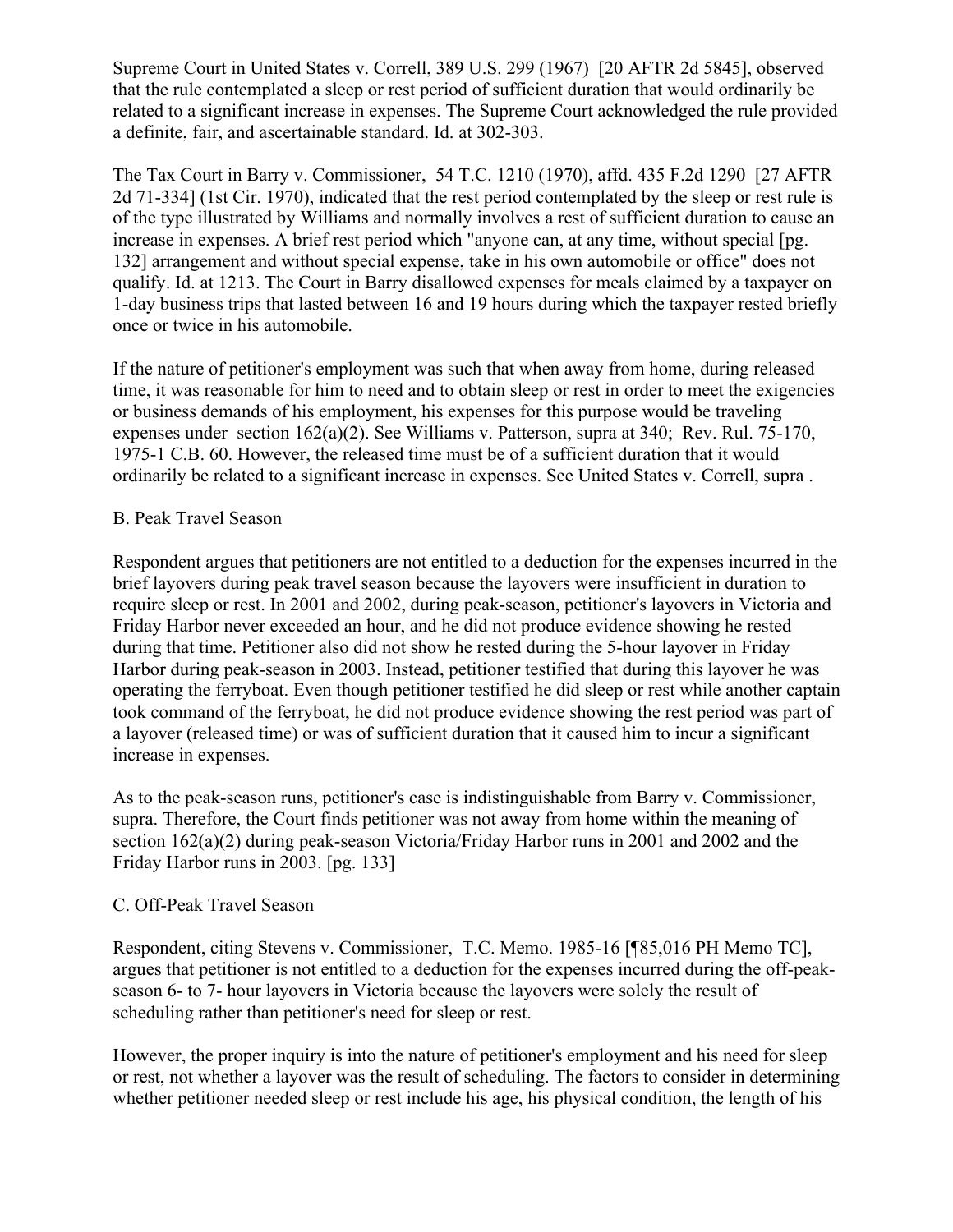workday, and the importance of being alert so that he could carry out his job's responsibilities without fear of injury to others. These factors are applied against the background of petitioner's experience in his employment and the practices and customs of similarly situated individuals.

See Williams v. Patterson, 286 F.2d at 339.

Petitioner's background is impressive. After attending the Merchant Marine Academy, he earned a master's degree in marine transportation, and he has been employed in this field for over 25 years. In the years at issue, petitioner was the director of marine operations and senior captain for the company. His workday lasted on average 15 to 17 hours including a 6- to 7- hour layover in Victoria during off-peak season. He was responsible for his crew and the safety of up to 1,200 passengers during all voyages. Because of possible extreme weather conditions, high sea levels, log tows, and other obstacles in the ocean, petitioner as captain had to give his full attention at all times, and any trouble or incident on the ferryboat was his responsibility. Petitioner also needed to consider that his workday could be significantly lengthened on account of any of the above situations. As a result, petitioner's job was very demanding.

Considering the facts, this Court finds it was reasonable for petitioner to obtain sleep or rest in order to meet the exigencies and business demands of his employment. See Williams v. Patterson, 286 F.2d at 339-340. Further, the released time of 6 to 7 hours during the Victoria voyage was sufficient in duration that it would normally be related to an [pg. 134] increase in expenses. 10 Accordingly, petitioner was "away from home" for purposes of section 162(a)(2). 11

## D. M&IE

Respondent argues that if petitioner is found to have been "away from home" under section 162(a), the allowable Federal M&IE rate should be reduced pursuant to the "partial day" rule and further reduced by the 50-percent limitation rule of section  $274(n)(1)$ , as prescribed in certain revenue procedures.

Section 274(d) generally disallows a deduction under section 162 for "any traveling expense (including meals and lodging while away from home)" unless the taxpayer complies with certain substantiation requirements. Sec.  $274(d)(1)$ . The section further provides that regulations may prescribe that some or all of the substantiation requirements do not apply to an expense which does not exceed an amount prescribed by those regulations. Id.

Pursuant to section 1.274-5(g), Income Tax Regs., the Commissioner is authorized to prescribe rules in pronouncements of general applicability under which allowances for certain types of ordinary and necessary expenses for traveling away from home will be regarded as satisfying the substantiation requirements of section 274(d). Beech Trucking Co. v. Commissioner, 118 T.C. 428, 434 (2002). Section  $1.274-5(j)(1)$  and (3), Income Tax Regs., provides the Commissioner may establish a method under which a taxpayer may use a specified amount or amounts for M&IE paid or incurred while traveling away from home in lieu of substantiating the actual costs under section 274(d). 12

For purposes of section 1.274-5(g) and (j)(1) and (3), Income Tax Regs., Rev. Proc. 2000-39, 2000-2 C.B. 340, Rev. Proc. 2001-47, 2001-2 C.B. 332, Rev. Proc. 2002-63, 2002[pg. 135] -2 C.B. 691, and Rev. Proc. 2003-80, 2003-2 C.B. 1037 (hereinafter referred to collectively as the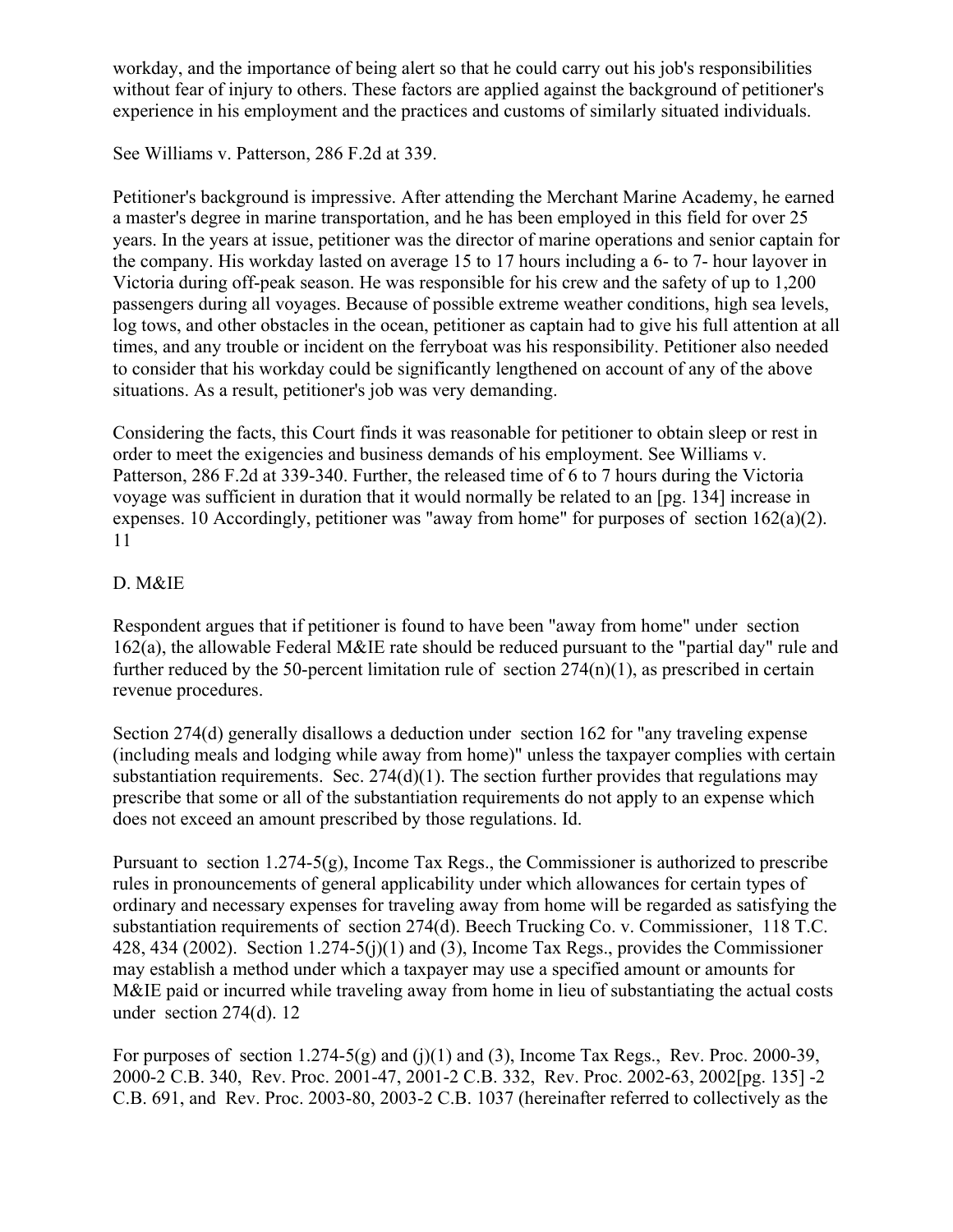revenue procedures), 13 authorize various methods a taxpayer may elect to use, in lieu of substantiating actual expenses, for deemed substantiation of the taxpayer's M&IE incurred while traveling away from home. 14

Section 4.03 of the revenue procedures provides:

In lieu of using actual expenses in computing the amount allowable as a deduction for ordinary and necessary meal and incidental expenses paid or incurred for travel away from home, employees and self-employed individuals who pay or incur meal expenses may use an amount computed at the Federal M&IE rate for the locality of travel for each calendar day (or partial day) the employee or self-employed individual is away from home. Such amount will be deemed substantiated for purposes of paragraphs (b)(2) and (c) of  $\S$  1.274-5, provided the employee or self-employed individual substantiates the elements of time, place, and business purpose of the travel for that day (or partial day) in accordance with those regulations. \*\*\*

Respondent concedes petitioner substantiated the time, place, and business purpose of the travel and may use the Federal M&IE rate for the locality of travel for each day or partial day that petitioner was away from home. However, respondent argues that because petitioner was not away from home for as many as 24 hours in 1 day, only three-fourths of the Federal M&IE rate is allowable as a deduction during the off-peak-season turnaround voyages completed within 24 hours.

Section 6.04 of the revenue procedures states that a full Federal M&IE rate for the locality of travel is available for a full day of travel from 12:01 a.m. to 12 midnight. To determine the amount of M&IE deemed substantiated under section 4.03 of the revenue procedures for partial days of travel, section 6.04 of the revenue procedures provides that either of [pg. 136] the following methods may be used to prorate the Federal M&IE rate: 15

(1) The rate may be prorated using the method prescribed by the Federal Travel Regulations. Currently the Federal Travel Regulations allow three-fourths of the applicable Federal M&IE rate for each partial day during which the employee or self-employed individual is traveling away from home in connection with the performance of services as an employee or selfemployed individual. The same ratio may be applied to prorate the allowance for incidental expenses described in section 4.05 of this revenue procedure; [ 16 ] or

(2) The rate may be prorated using any method that is consistently applied and in accordance with reasonable business practice. For example, if an employee travels away from home from 9 a.m. one day to 5 p.m. the next day, a method of proration that results in an amount equal to two times the Federal M&IE rate will be treated as being in accordance with reasonable business practice (even though only one and a half times the Federal M&IE rate would be allowed under the Federal Travel Regulations).

In particular, the method in section 6.04(2) of the revenue procedures allows the taxpayer to prorate the Federal M&IE rate using any method that is consistently applied and is in accordance with reasonable business practice. In the example, even though both days are partial days, a taxpayer is allowed to use 2 full days of the Federal M&IE rate for travel away from home for 15 hours the first day (9 a.m. to midnight), and 17 hours the second day (midnight until 5 p.m.). Petitioner consistently applied the full Federal M&IE rate to all off-peak-season voyages requiring him to be away from home for 15 to 17 hours a day. Considering the length of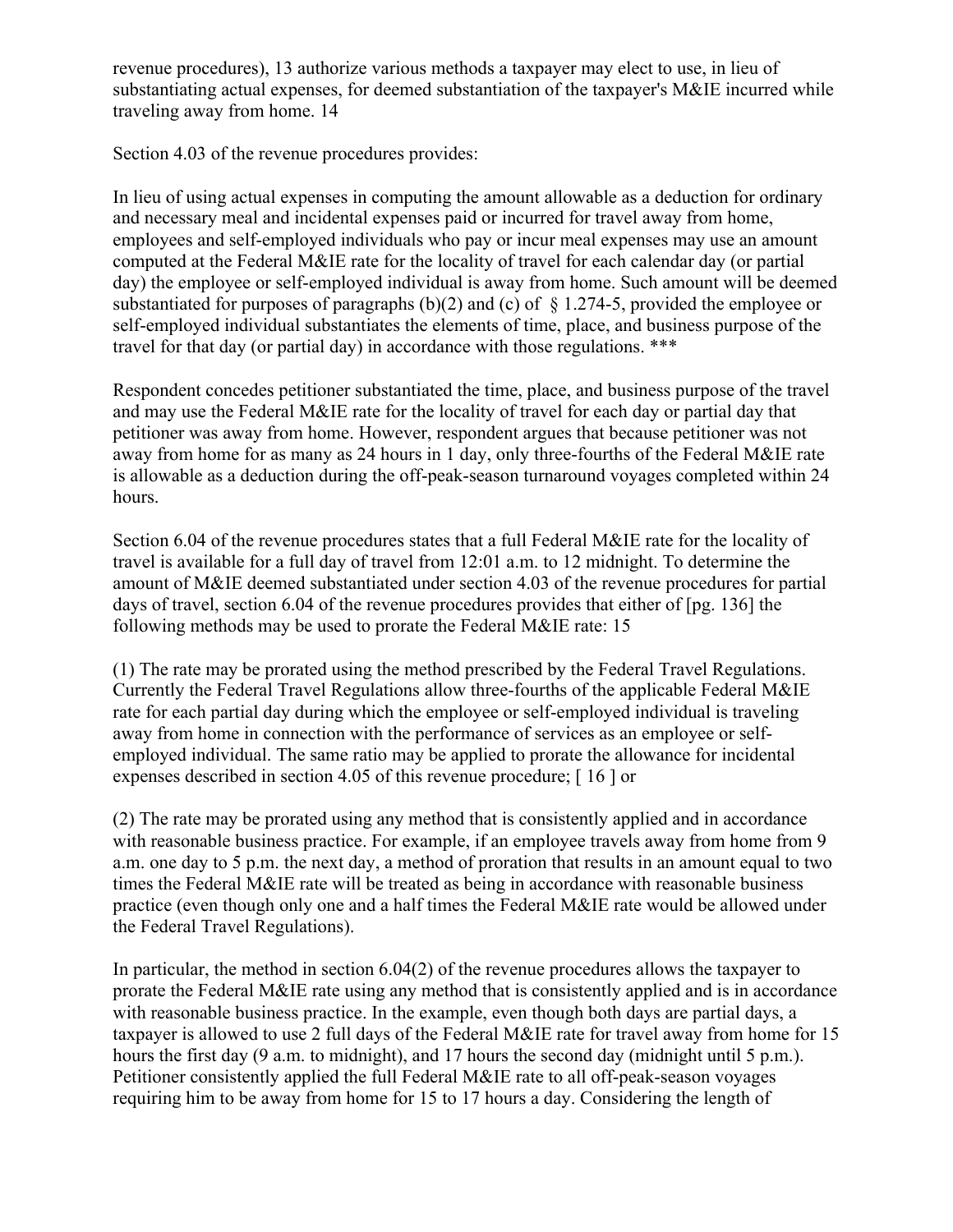petitioner's workday, allowing petitioner to use the full Federal M&IE rate may be treated as in accordance with reasonable business practice by analogy to the example.

Therefore, the Court finds petitioners may treat as substantiated the full Federal M&IE rate pursuant to section [pg. 137] 6.04 of the revenue procedures for the days petitioner incurred expenses while away from home during the off-peak-season voyages to Victoria with 6- to 7 hour layovers.

E. Section 274(n)(1) 50-Percent Limitation

Petitioner argues that respondent is precluded from asserting he must reduce the allowable M&IE deduction by 50 percent as required by section  $274(n)(1)$  because respondent raised it for the first time in his opening brief.

As a general rule, this Court will not consider issues raised for the first time on brief where surprise and prejudice are found to exist. Fox Chevrolet, Inc. v. Commissioner, 76 T.C. 708, 735 (1981). Petitioner was not surprised or prejudiced. The revenue procedures petitioner relied upon, as discussed above, clearly state that section  $274(n)(1)$  reduces the allowable Federal M&IE rate by 50 percent. Furthermore, petitioner raised in his pretrial memorandum and opening brief the issue that "If the taxpayer was `away from home,' what amount is allowable as a travel deduction?" Accordingly, this Court finds petitioner was not surprised and prejudiced by respondent's posttrial contentions in this regard.

Section  $274(n)(1)(A)$  provides that the amount allowable as a deduction for "any expense for food or beverages" is generally limited to 50-percent of the amount of the expense that would otherwise be allowable. The revenue procedures provide rules for applying the section 274(n)(1) 50-percent limitation to per diem allowances. Under section 6.05(1) of the revenue procedures, a taxpayer who computes the amount of his or her M&IE under section 4.03 of the revenue procedures is required to treat that amount as an expense for food and beverages. The expenses are thus subjected to section  $274(n)(1)$ .

Petitioner incurred food or beverage and incidental expenses while traveling away from home for business during the years at issue. Petitioner also computed and substantiated his M&IE under section 4.03 of the revenue procedures. Therefore, his M&IE incurred during the years at issue are subject to the section  $274(n)(1)$  50-percent limitation.

In the alternative, petitioner argues that if the 50-percent limitation under section  $274(n)(1)$ applies, he is eligible for  $[pg. 138]$  an exception. Section  $274(n)(2)$  provides that paragraph (1) shall not apply to any expense if:

(E) such expense is for food or beverages-

(i) required by any Federal law to be provided to crew members of a commercial vessel,

(ii) provided to crew members of a commercial vessel-

(I) which is operating on the Great Lakes, the Saint Lawrence Seaway, or any inland waterway of the United States, and

(II) which is of a kind which would be required by Federal law to provide food and beverages to crew members if it were operated at sea, \*\*\*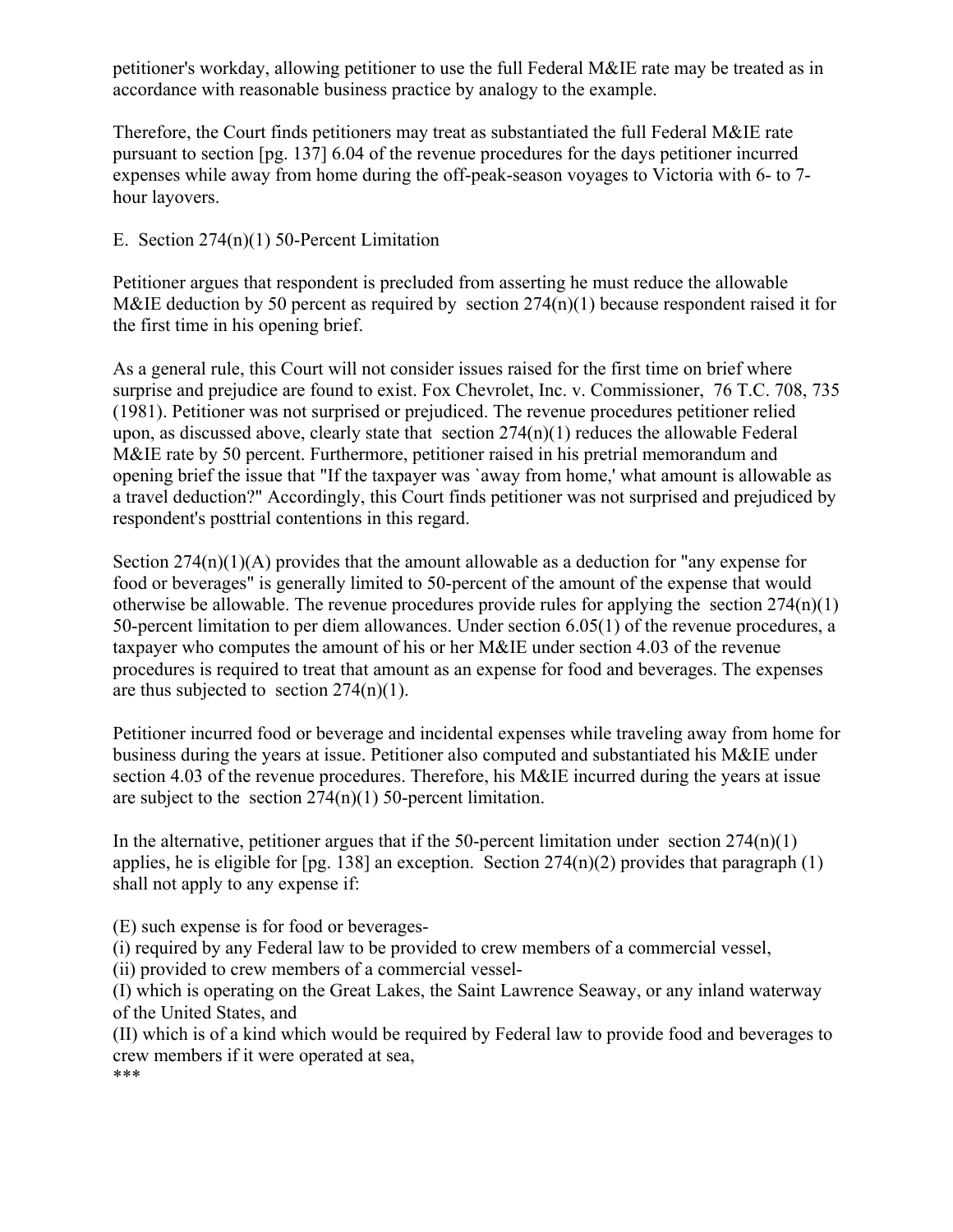Clauses (i) and (ii) of subparagraph (E) shall not apply to vessels primarily engaged in providing luxury water transportation (determined under the principles of subsection (m)). \*\*\*

The evidence failed to show he qualified for an exception to the section  $274(n)(1)$  50-percent limitation. He did not demonstrate the company was required by any law to provide food or beverages to him or that the Clipper, the Clipper III, or the Lewis and Clark was a vessel of a kind that would have been required by Federal law to provide food and beverages to its crew members if it operated at sea. Therefore, this Court concludes that section  $274(n)(1)$  limits petitioner's deduction of his allowable M&IE to 50 percent. 17

The Court, in reaching its holding, has considered all arguments made and concludes that any arguments not mentioned above are moot, irrelevant, or without merit.

To reflect the foregoing,

Decision will be entered under Rule 155.

1 Unless otherwise indicated, all section references are to the Internal Revenue Code, as amended, and Rule references are to the Tax Court Rules of Practice and Procedure. Amounts are rounded to the nearest dollar.

2 The parties filed a stipulation of settled issues in which they agreed to the amounts of deductions that petitioners are entitled to claim for spouse union dues for the years at issue, tax preparation fees in 2002 and 2003, spouse continuing education expenses in 2002, and license fees in 2001.

The parties also stipulated that if the Court determines petitioner was away from home during either the Victoria layovers or the Friday Harbor layovers, or both: (1) Petitioner has substantiated the time, place, and business purpose of the travel; (2) petitioner may use the Federal M&IE rate for the locality of travel for each day or partial day that he was away from home; (3) petitioner incurred telephone expenses of \$300, \$260, and \$300 for the years at issue, respectively; and (4) petitioner incurred taxi expenses while in Victoria during the years at issue of \$199, \$93, and \$326, respectively. Petitioner concedes that his miscellaneous itemized deductions for the years at issue are limited to amounts which exceed 2 percent of his adjusted gross income under sec. 67(a).

3 The first mate could operate the ferryboat only while in the captain's presence.

4 Petitioner does not claim he was away from home when he stayed overnight in Seattle on one of the company's ferryboats.

5 For purposes of this Opinion peak travel season voyages are only the voyages performed with the Clipper III and the Lewis and Clark.

6 The Federal M&IE rate represents the daily amount that the Government pays to its traveling employees to reimburse them for breakfast, lunch, dinner, and incidental expenses. Johnson v. Commissioner, 115 T.C. 210, 227 (2000).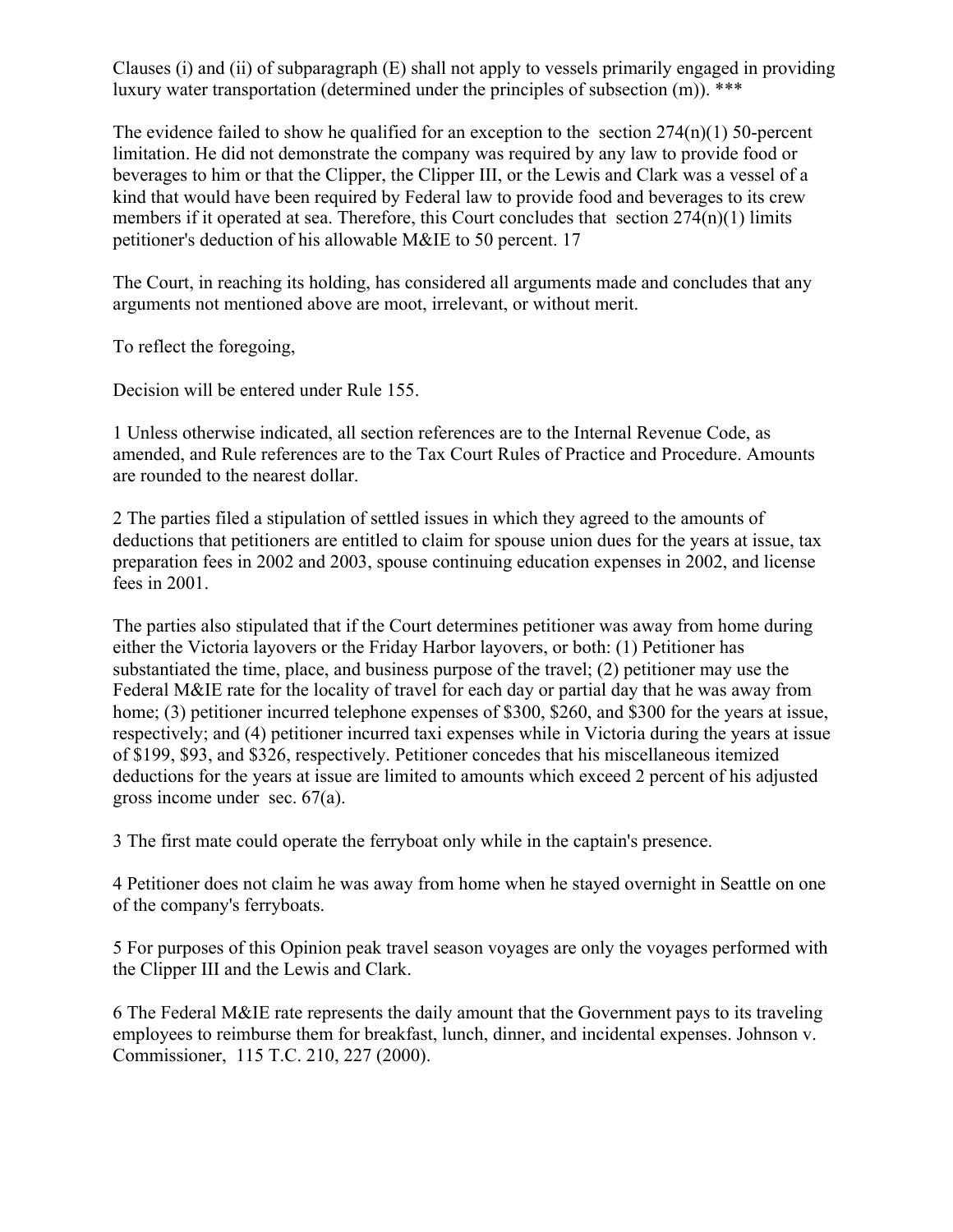The term "locality of travel" means the locality where an employee traveling away from home in connection with the performance of services as an employee of the employer stops for sleep or rest. Rev. Proc. 2000-39, 2000-2 C.B. 340; Rev. Proc. 2001-47, 2001-2 C.B. 332; Rev. Proc. 2002-63, 2002-2 C.B. 691; Rev. Proc. 2003-80, 2003-2 C.B. 1037.

7 We decide the issues in this case, including whether petitioner was "away from home" for purposes of sec. 162(a), on the basis of the evidence in the record without regard to the burden of proof. Accordingly, we need not and do not decide whether the burden-shifting rule of sec. 7491(a)(1) applies. See Higbee v. Commissioner, 116 T.C. 438 (2001).

8 Although the length of a workday is considered in determining whether a taxpayer actually needed sleep or rest, the "Revenue Act does not necessarily require as a prerequisite to a deduction for traveling expenses on less than an overnight trip that the employee work substantially longer than an ordinary workday". Williams v. Patterson, 286 F.2d 333, 339 [7 AFTR 2d 462] (5th Cir. 1961).

9 The pertinent part of Rev. Rul. 61-221, 1961-2 C.B. 34, states: The Internal Revenue Service will follow the recent decision of the United States Court of Appeals for the Fifth Circuit in F. M. Williams v. George D. Patterson, 286 Fed. (2d) 333 (1961). \*\*\*

The Service had contended that the taxpayer was not away from home on such trips because they were not "overnight" trips, as that term is explained in Revenue Ruling 54-497, C.B. 1954-2, 75, at 78-79, for the reason that Williams' trips did not necessitate his absence from his home terminal for a minimum period which lasted substantially longer than an ordinary days' work and during which his duties required him to obtain necessary sleep in Atlanta.

The court concluded, however, that Williams had satisfied the dual test prescribed by the Service since his 16-hour absence on such round trips (including one hour for discharging his duties before leaving, and after returning to, his home terminal) was substantially longer than an ordinary workday, and it was reasonably necessary for Williams to sleep during his layover in order to carry out his assignment, even though there was no statute, regulation or railroad order requiring him to sleep and rest prior to his return run.

The Service agrees with the court in interpreting Revenue Ruling 54-497 as allowing the deduction in this case and concurs in general with the court's understanding that the "correct rule" governing the deductibility of such expenses is as follows:

If the nature of the taxpayer's employment is such that when away from home, during released time, it is reasonable for him to need and to obtain sleep or rest in order to meet the exigencies of his employment or business demands of his employment, his expenditures (including incidental expenses, such as tips) for the purpose of obtaining sleep or rest are deductible traveling expenses under section 162(a)(2) of the 1954 Code.

However, the Service does not consider the brief interval during which an employee may be released from duty for the purpose of eating rather than sleeping as constituting an adequate rest period to satisfy the "overnight" rule as a test for the deductibility of meal expenses on business trips completed within one day. \*\*\*